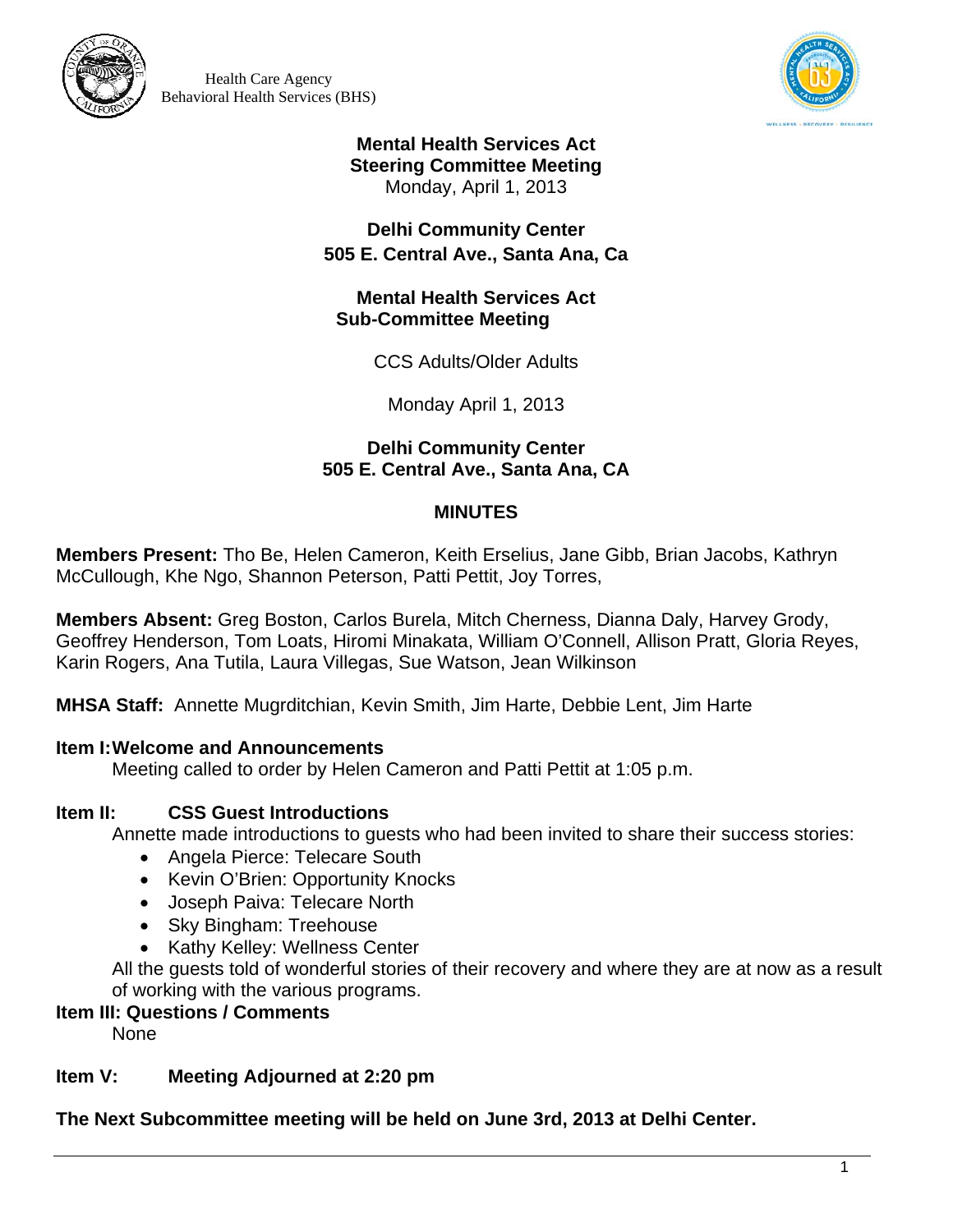



### **Mental Health Services Act Steering Committee Meeting**  Monday, April 1, 2013

# **Delhi Community Center 505 E. Central Ave., Santa Ana, Ca**

**Mental Health Services Act Sub-Committee Meeting** CCS Children and TAY

# **MINUTES**

**Members Present:** Mitch Cherness, Brian Jacobs, Nazee Nazari, Patti Pettit, Kelly Tran, Janis White,

**Members Absent:** Anna Beltran, Cynthia Coad, Rida Hamida, Geoff Henderson, Pamela Kahn, Carol Kanode, Richard McConaughy, Hiromi Minakata, William O'Connell, Frank Ospino, Deby **Wolford** 

**MHSA Staff:** Annette Mugrditchian, Kevin Smith, Jim Harte, Debbie Lent

# **Item I:Welcome and Announcements**

Meeting called to order by Kelly Tran at 2:40 pm. Kelly also announced that the CSS Children/TAY subcommittee has no co-chair and asked that members contact Bonnie Birnbaum if interested.

# **Item II: Children and TAY Program Overview**

Jim Harte did a brief overview of the programs in terms of what a client might go through from entry to exit.

# **Item III: Success Stories**

Kelly Tran introduced the guests from the following programs to share their stories

- Katherine Donavon: STAY
- Franklin Buelna: YOW

# **Item IV: Questions/Comments**

None

# **Item V: Meeting Adjourned at 3:40 pm**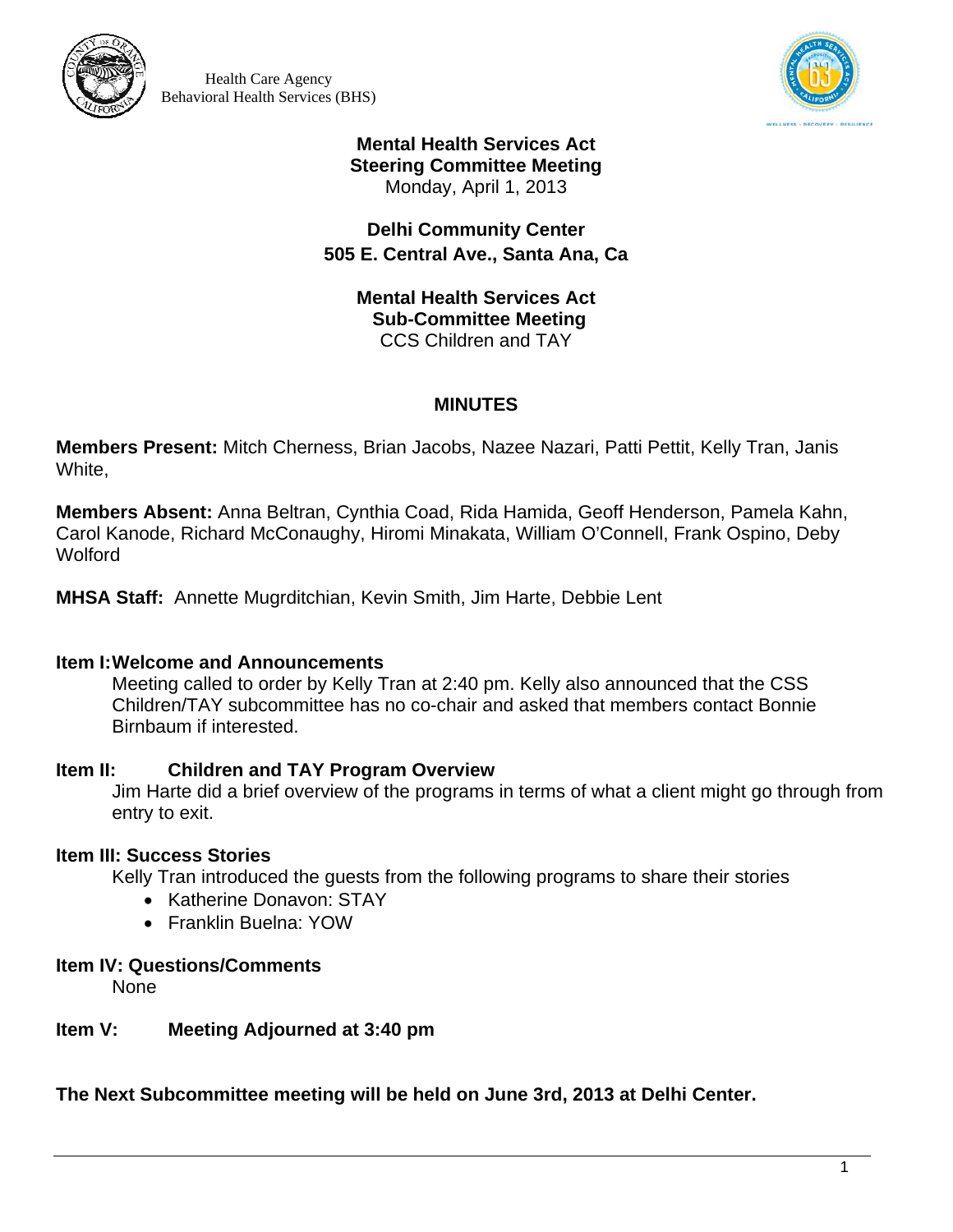



#### **Mental Health Services Act Steering Committee Meeting**  Monday, April 1, 2013

**Delhi Community Center 505 E. Central Ave., Santa Ana, Ca** 

## **PEI Subcommittee Meeting April 1st, 2013 Delhi Community Center, Santa Ana, CA. Minutes**

**Members present:** Patricia Boortz, Theresa Boyd, William Gonzalez, Cheryl Hart, Nomi Lonky, Brian Maser, Alyce Mastrianni, Belinda Mcleese, NazeeNazari, Brett O'brien, Mary O'Connor, Frank Ospino, Maureen Robles, Julian Rodriguez, Linda Smith, Greg Swift, Kelly Tran, Daria Waetjen, Jean Wilkinson, Maria Carrillo alternate for Dianna Daly.

**Members absent:** Chris Bieber, Dave Bridgewaters, Paul Cho, Denise Cuellar, Dianna Daly, Ray Gallagher, Amy Grindrod, Rida Hamida, Erik Handler, Carol Kanode, Paul Leon, Richard McConaughy, Tricia Nguyen, William O'Connell, Devin Petersen, Donald Sharps, Sue Watson, Nahla

Kayali, Devin Pedersen, Janis White, Deby Wolford, Gregory Wright.

**Staff:** Mary Hale, Jenny Qian, Mark Lawrenz, Jason Austin, Kalpana Chakrabarti, Kimeri Phillips **Item I: Call to order** 

Subcommittee Meeting called to order at 1:10 p.m. by Daria Waetjen.

# **Item II. Introductions**

Daria Waetjen introduced Dr. Pat Marrone Bennet and Chuck Flacks from Resources Development Associates.

Dr. Pat Marrone Bennet spoke about RDA and the various projects and accomplishments, as well as, her own personal career background.

# **Item III. Resources Development Associates Presentation**

Dr. Pat Marrone Bennet gave an overview of RDA from the RDA power point. Please refer to the ppt. presentation.

Mr. Chuck Flacks went over measurement tools and the data for each PEI program on the RDA power points. Please refer to the ppt. presentation.

For questions write to:

Dr. Pat Marrone Bennett: pbennett@resourcedevelopment.net Mr. Chuck Flacks: cflacks@resourcedevelopment.net

# **Item IV. Presentation Discussion**

Members asked data and programmatically questions from County executive staff. IRIS system and other county data technology were reviewed.

Mary Hale discussed future data system programs that will come to the county to help measure program outcome success.

County will be working with providers to help identify gaps with marketing and become more effective with outreach.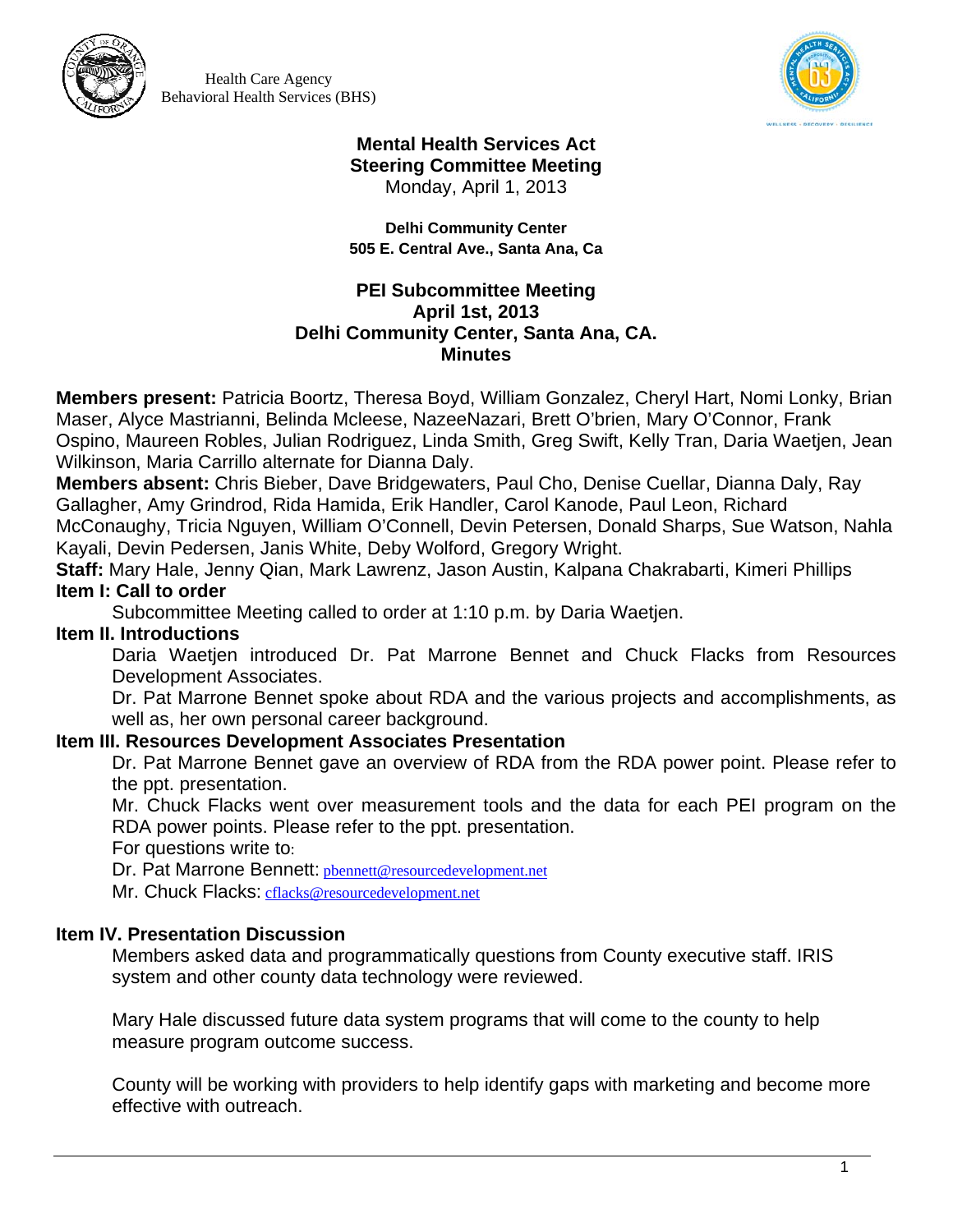



### **Item V. Questions/Comments**

Member suggested seeing the negative outcomes in each program and discussing what can be done about the gaps and how we can improve on each program.<br>Members can email their comments and concerns to MHSAPrevention@ochca.com Members can email their comments and concerns to

# **Item VI. Adjournment:**

Daria Waetjen adjourned the meeting at 2:30 p.m.